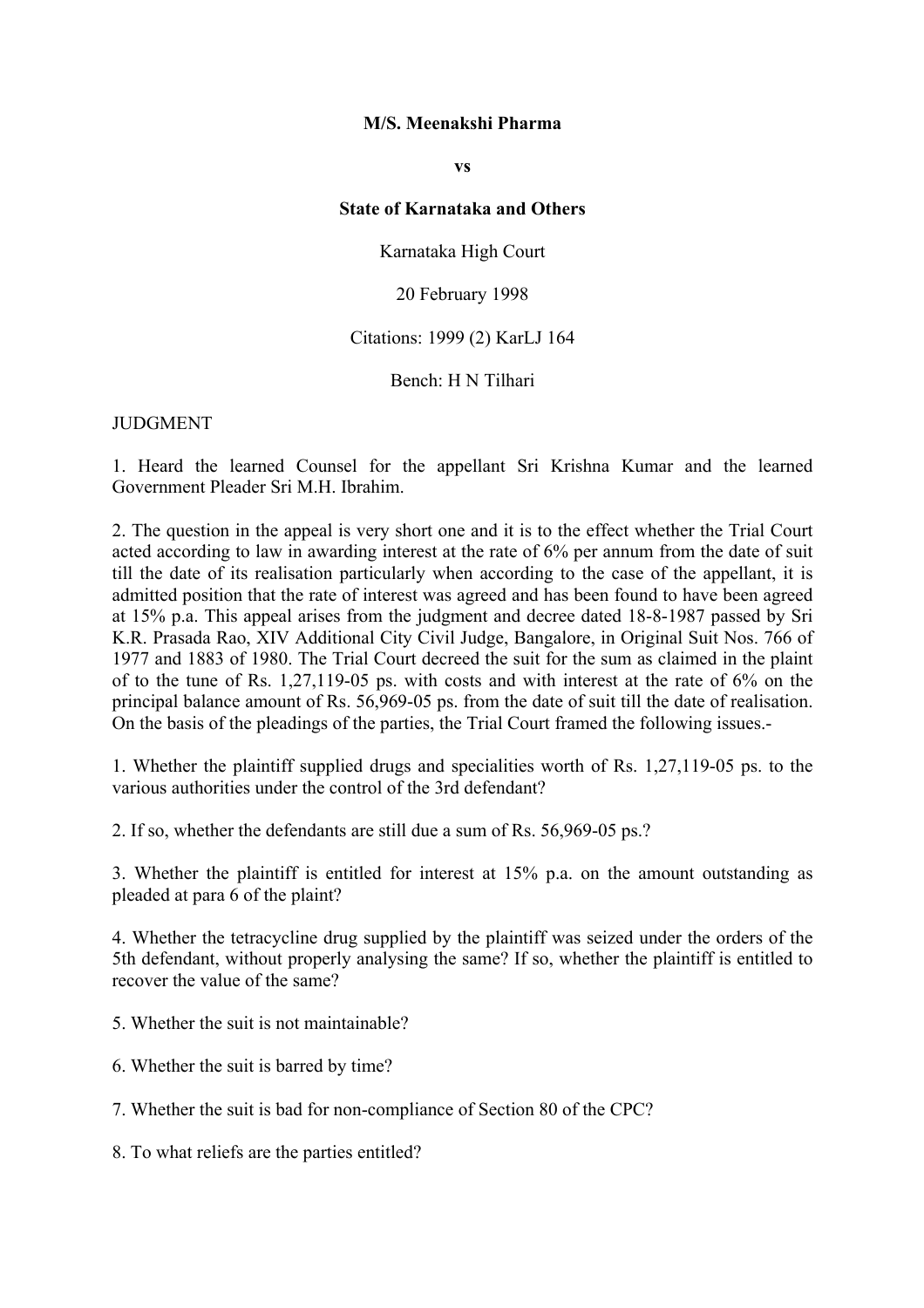3. The Trial Court answered issues No. 1 to 3 in affirmative. It held that the suit to be maintainable and it further found that the suit was not barred by time. The Trial Court further found that suit was not bad as alleged for non-compliance of provisions of Section 80 of the CPC. Dealing with issue No. 4, the Trial Court found that as the defendants have not claimed deduction of specific amount by way of value of the said drug i.e., tetracycline drug and defendants have not disputed the quality of said drug supplied by the plaintiff to the various hospitals of the defendant and so decision on that issue does not arise. As regards rate of interest, the Trial Court found that there was an agreement between the parties as per Ex. P. 58 and Ex. P. 3 that, if the payment is delayed beyond the period of 30 days, interest shall be payable at the rate of 15% and so it held plaintiff to be entitled to the interest claimed in the suit at the rate of 15% per annum till the date of suit. After having recorded its findings, the Trial Court decreed the suit as mentioned earlier. The plaintiff has come up in appeal under Section 96 of the Code of Civil Procedure. No cross-appeal or cross-objections has been filed on behalf of the defendants.

4. The only question that has been raised before me by the learned Counsel for the appellant for consideration is, as to whether the plaintiff was entitled to the interest at the rate of 15% per annum for the period from the date of suit till the date of realisation in view of the finding of the Trial Court that agreement for payment of interest at the rate of 15% has been established. Learned Counsel for the appellant contended that once an agreement has been arrived at that the interest shall be payable at the rate of 15% per annum in case of default of payment beyond 30 days. So whether the money is paid before the decree or after the decree, the plaintiff is entitled to interest at the rate of 15% per annum. Learned Counsel for the appellant contended that decree is in itself the money decree. Even after the decree it is not paid it means that there is delay in payment on his part. As such, the learned Counsel contended that there was no good ground for the Trial Court, while decreeing the suit to have reduced the rate of interest from the agreed 15% to 6%. Learned Counsel contended that in view of the finding on issue No. 3 that the defendant had agreed to pay interest at 15% per annum on delayed payments beyond 30 days. Plaintiff-appellant has been entitled to grant of interest at the rate of 15% per annum.

5. These contentions of the learned Counsel for the appellant have been hotly contested by the learned Government Pleader Sri M.H. Ibra-him. Sri Ibrahim contended that interest upto the date of suit awarded is at 15% per annum and there cannot be any dispute to it's being claimed at the rate of 15%. But the plaintiff cannot be said to be entitled to claim interest at the rate of 15% per annum when there is a dispute about the payment or about the amount due and that Court has to decide that case whether the amount as claimed as in arrears is correct or incorrect. The rate of interest as agreed may not apply, but the provision of Section 34 of the CPC may be applicable. It is the discretion of the Court to award in future or not. It is also open to the Court while awarding the interest to fix the rate which it thinks fit. No doubt, learned Counsel contended that discretion has to be exercised judiciously and not arbitrarily. The discretion has to be exercised in a rational manner. Learned Government Pleader submitted that the claim of interest at 15% per annum for the period during the suit is really exorbitant and Court could not give it.

6. In reply to the contentions of the learned Government Pleader, my attention has been invited to proviso to Section 34 by the learned Counsel for the appellant Sri Krishna Kumar. Sri Krishna Kumar contended that the Court may award interest at the rate more than 6%, but not exceeding the contractual rate. Appellant's Counsel contended that section gives discretion to the Court to award interest to the extent of agreed or contractual interest.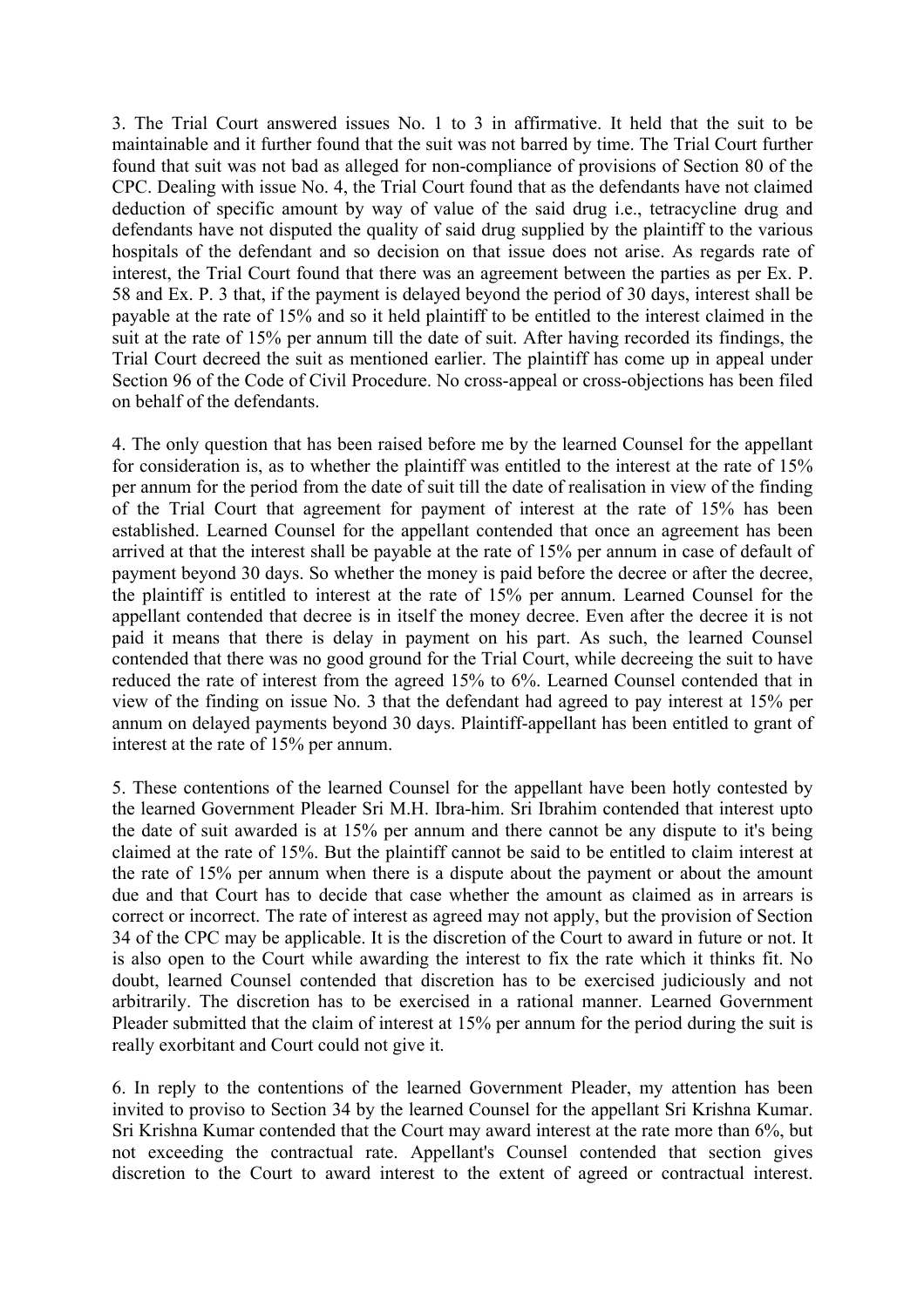Learned Counsel contended that this proviso has been introduced in 1976 and in such circumstances, this Court may be pleased to award interest at the rate higher than 6% per annum, but shall not exceed the contractual rate of interest. .

7. I have applied my mind to the contentions of the learned Counsel for the parties.

Section 34 of Civil Procedure Code reads as under:

"34. Interest.--(1) Where and insofar as a decree is for the payment of money, the Court may, in the decree, order interest at such rate as the Court deems reasonable to be paid on the principal sum adjudged, from the date of the suit to the date of the decree, in addition to any interest adjudged on such principal sum for any period prior to the institution of the suit with further interest at such rate not exceeding six per cent per annum as the Court deems reasonable on such principal sum from the date of the decree to the date of payment, or to such earlier date as the Court thinks fit.

(2) Where such a decree is silent with respect to the payment of further interest on such principal sum from the date of the decree to the date of payment or other earlier date, the Court shall be deemed to have refused such interest, and a separate suit therefor shall not lie:

Provided that where the liability in relation to the sum so adjudged had arisen out of a commercial transaction, the rate of such further interest may exceed six per cent, per annum, but shall not exceed the contractual rate of interest or where there is no contractual rate, the rate at which moneys are lent or advanced by nationalised banks in relation to commercial transactions".

8. A reading of Section 34 per se reveals that at the time of passing of decree, the Court has been given jurisdiction and discretion to award reasonable interest payable on the principal sum with reference to the period i.e., from the date of suit till the date of decree as well as it provides interest not exceeding 6% from the date of decree till the date of payment. Thus Section 34 confers power on the Court that so far as awarding of interest during the pendency of the case is concerned, it may award reasonable interest for the period from the date of suit till the date of decree and from the date of decree till the date of payment not exceeding 6% per annum. This is general principle of law. But so far as interest accrued prior to the filing of the suit is concerned, the Court is not entitled to deduct or reduce the interest for period from the date of transaction till the date of suit and the interest at the agreed rate should be given or awarded. Proviso to Section 34 provides an exception to provision i.e., main principle may not apply. The function of the proviso is that the proviso to a particular provision of statute only embraces the field which is covered by the main provision. It carves out an exception to the main provision to which it has been enacted as a proviso and to no other. In the case of R.N. Sons Limited v Assistant Sales Tax Commissioner , Hon'ble Bhagwati, J., observed as under:--

"It is a cardinal rule of interpretation that a proviso to a particular provision of a statute only embraces the field which is covered by the main provision. It carves out an exception to the main provision to which it has been enacted as a proviso and to no other",

It is one of the principles of interpretation of the proviso that proviso may be considered in relation to the matter to which it stands to be a proviso. It has been held in the case of R.N. Sons Limited, supra, that,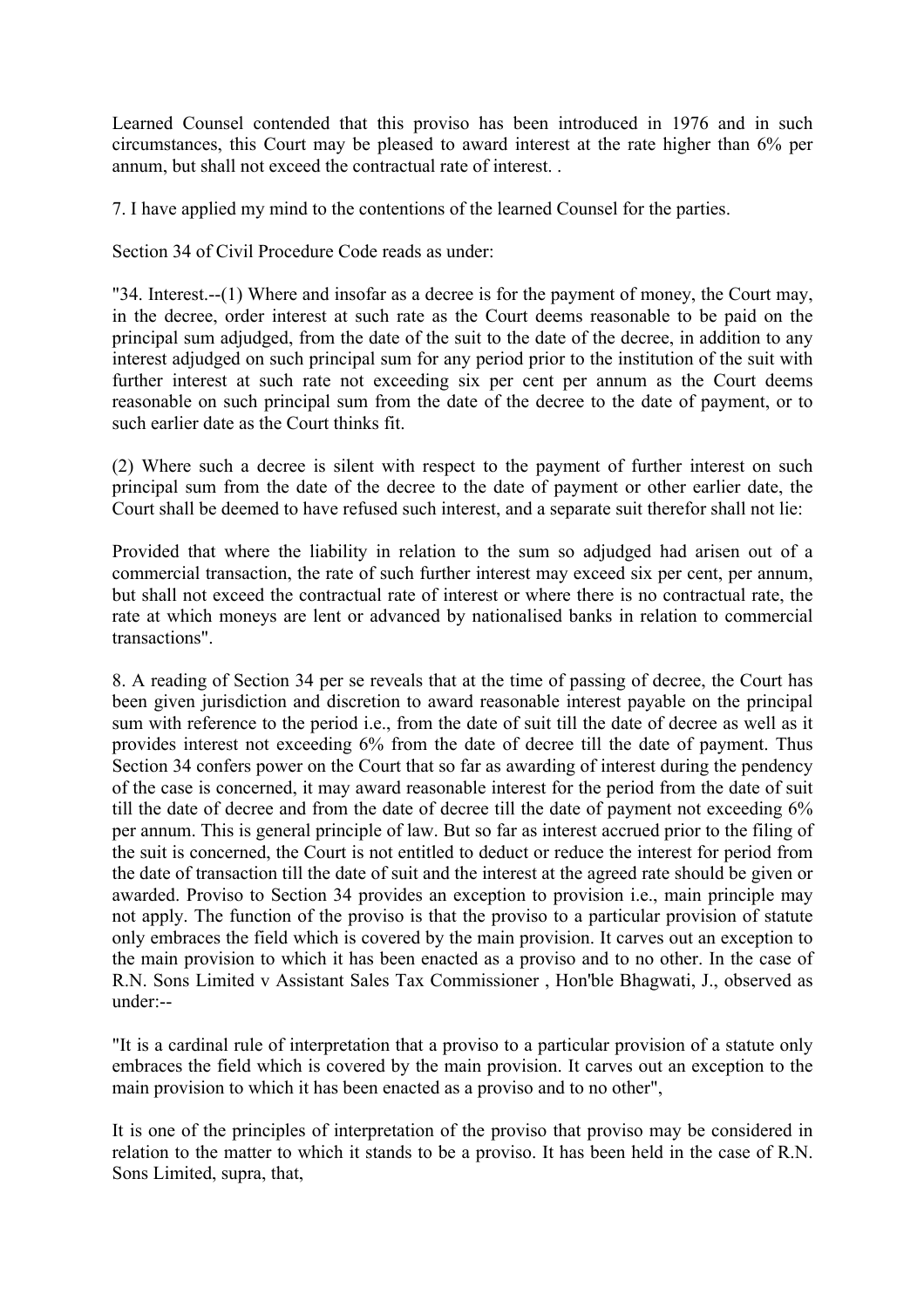"there is no doubt that sometimes proviso may itself amount to substantive provision".

In the present case whether the proviso is taken to be an exception to the main clause of Section 34 or it is taken as substantive provision has to be decided. It provides that where the liability in question has arisen out of the commercial transaction, the rate of interest may exceed six per cent, but shall not exceed the contractual rate of interest and if there is no contractual rate, it will not exceed the rate at which the moneys are lent or advanced by nationalised banks in relation to commercial transactions. This provision may be read as an exception to principal clause under Section 34. The rate of interest as may be awarded is not to exceed beyond six per cent in case of ordinary transaction; while Trial Court decrees the suit; for the period from the date of decree till the date of payment. But exception is carved out witb reference to the commercial transaction, that in respect of commercial liabilities i.e., liabilities arising out of commercial transactions the rate of interest may be more than six per cent limit. It permits the awarding of interest at a rate higher than six per cent. But the outer limit has been put i.e., the rate agreed. The second explanation to Section 34 defines what is commercial transaction and it provides.

"For the purpose of this section, a transaction is a commercial transaction, if it is connected with the industry, trade or business of the party incurring the liability".

This definition of the commercial transaction has to be taken in conjunction with the person against whom the liability has arisen. The person who has incurred the liability is not the person who is the claimant of the money or interest. It means when we have to judge the commercial transaction, it has to be looked into whether the person incurring the liability under the transaction has incurred the liability in context of trade or business or industry. The respondent in this case purchased medicines from the plaintiff-appellant and incurred the liability for sums claimed. In ordinary course, Government purchases medicines for being distributed among the Government Hospitals. In Government Hospitals, the medicines are provided to the ordinary people, common people as well as to those who are downtrodden and for the betterment of the people. By examining the nature of transaction it cannot be said to be connected with any industry, trade or business of the party who has incurred the liability and cannot be said to be commercial transaction as the Government's Health Department purchased the same to supply the medicines to various Government Hospitals for the benefit of citizens and to be provided to common persons subjected to various ailments.

9. Therefore, in my opinion, this transaction cannot be termed as a commercial transaction. In this view of the matter, the proviso of Section 34 will not be applicable to the present transaction because when the medicines have been purchased by the Government, it is nobody's case that they were purchased to sell. It is no doubt that Government purchases medicines to provide them to the Government Hospitals for the welfare of the people as it is the duty and responsibility of the Government to ensure public health i.e., the duty of the State under the Constitution of India. It is one of the duties of the State as per the directive principles under the Constitution as per Article 39 to secure the health and strength of workers, men and women, and of the tender age of children. Article 47 also casts a duty on the State that the State shall regard the raising of the level of nutrition and the standard of living of its people and the improvement of public health as among its primary duties. It is one of the fundamental duties of the State to provide medical aid to the poor, weaker sections of the society, men, women and children when they so require the assistance of the Government Hospitals. In order to discharge that obligation, the State purchases the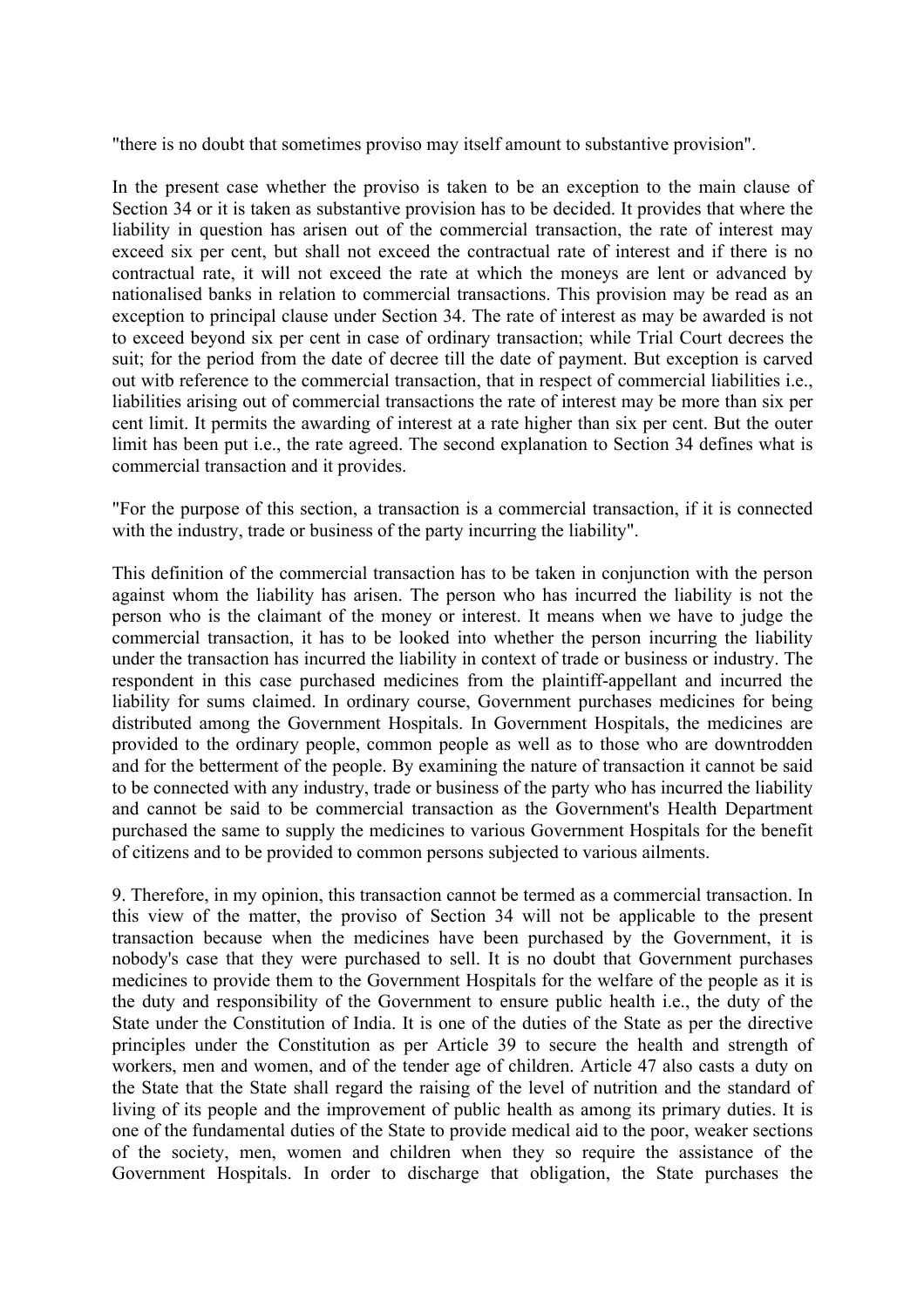medicines from concerned firms. So the transaction of purchase of medicines by the Government for providing those medicines to the hospitals so that needy persons may get medicines to get rid of their ill health, in my opinion, such transactions cannot be termed to be commercial transaction. Their Lordships of the Supreme Court in the case of Consumer Education and Research Centre v Union of India, has laid the law in the context of Articles 21, 39, 41, 43 and 47 on the question of right of health and protection thereof as integral facet of right to life and the obligation imposed and duty cast on the State, be it Union of India or the Government of a State. It will be appropriate and much in tune refer and quote their Lordships' observations in the context of the question arisen before the Court for consideration. Their Lordships observe as under.-

"The right to health to a worker is an integral facet of meaningful right to life to have not only a meaningful existence but also robust health and vigour without which worker would lead life of misery. Lack of health denudes his livelihood. Compelling economic necessity to work in an industry exposed to health hazards due to indigence to bread-winning to himself and his dependents should not be at the cost of the health and vigour of the workman. Facilities and opportunities, as enjoined in Article 38, should be provided to protect the health of the workman. Provision for medical test and treatment invigorates the health of the worker for higher production or efficient service. Continued treatment, while in service or after retirement is a moral, legal and constitutional concomitant duty of the employer and the State. Therefore, it must be held that the right to health and medical care is a fundamental right under Article 21 read with Articles 39(c), 41 and 43 of the Constitution and make the life of the workman meaningful and purposeful with dignity of person. Right to life includes protection of the health and strength of the worker is a minimum requirement to enable a person to live with human dignity. The State, be it Union or State Government or an industry, public or private, is enjoined to take all such action which will promote health, strength and vigour of the workman during the period of employment and leisure and health even after retirement as basic essentials to live the life with health and happiness. The health and strength of the worker is an integral facet of right to life. Denial thereof denudes the workman the finer facets of life violating Article 21. The right to human dignity, development of personality, social protection, right to rest and leisure are fundamental human rights to a workman assured by the Charter of Human Rights, in the Preamble and Articles 38 and 39 of the Constitution. Facilities for medical care and health against sickness ensures stable manpower for economic development and would generate devotion to duty and dedication to give the workers' best physically as well as mentally in production of goods or services. Health of the worker enables him to enjoy the fruit of his labour, keeping him physically fit and mentally alert for leading a successful life, economically, socially and culturally. Medical facilities to protect the health of the workers are, therefore, the fundamental and human rights to the workmen.

Therefore, we hold that right to health, medical aid to protect the health and vigour of a worker while in service or post-retirement is a fundamental right under Article 21 read with Articles 39(e), 41, 43, 48A and all related to Articles and fundamental human rights to make the life of the workman meaningful and purposeful with dignity of person".

10. Thus considered in my opinion, the transaction in question cannot be said to be a commercial transaction. So the case cannot be said to be covered by proviso. Section 34 mandates that reasonable and proper interest may be awarded on the principal sum from the date of suit till the date of decree and a further interest can also be awarded not exceeding 6% per annum from the date of decree till the date of payment. The intention of the legislation